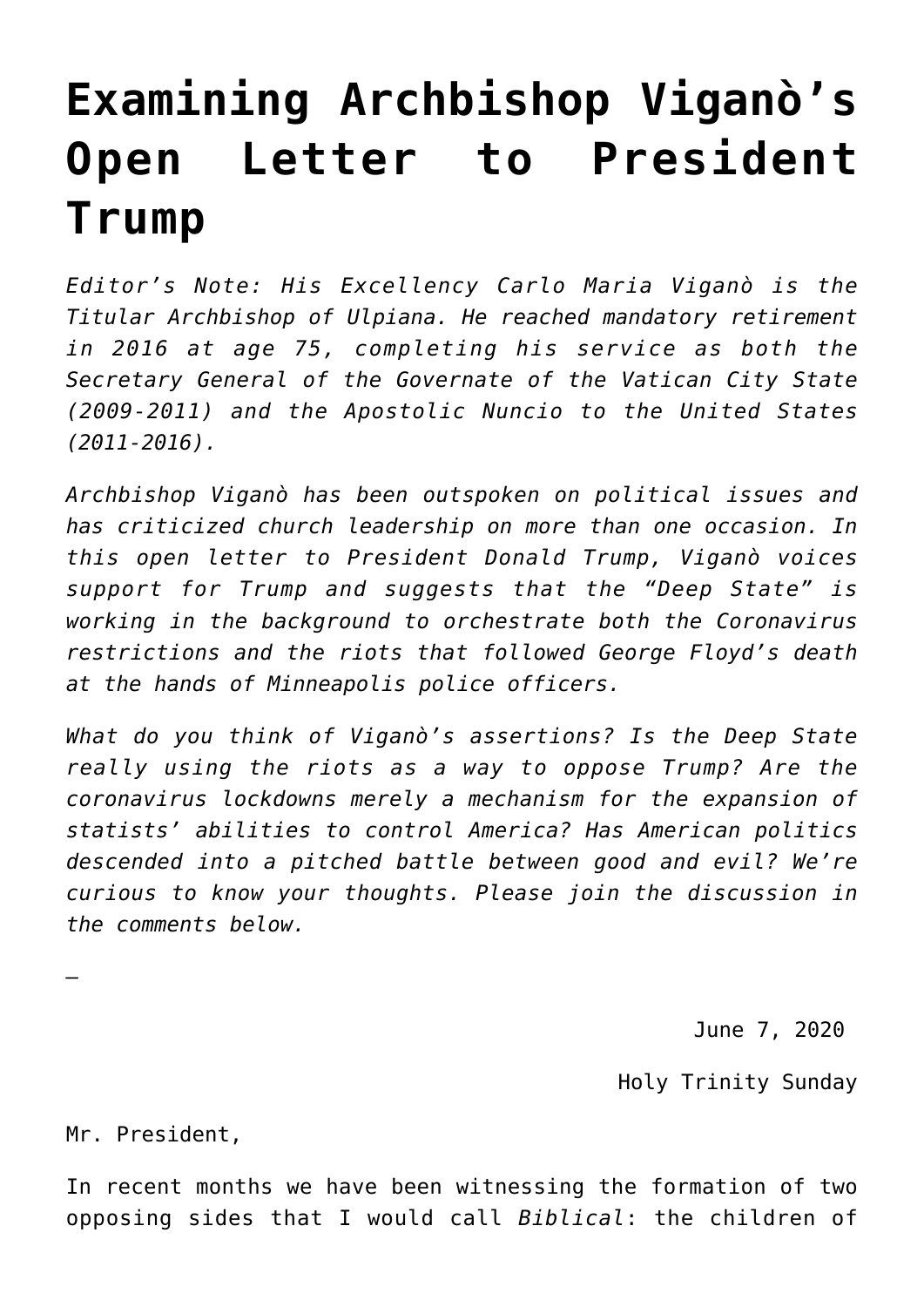light and the children of darkness. The children of light constitute the most conspicuous part of humanity, while the children of darkness represent an absolute minority. And yet the former are the object of a sort of discrimination which places them in a situation of moral inferiority with respect to their adversaries, who often hold strategic positions in government, in politics, in the economy and in the media. In an apparently inexplicable way, the good are held hostage by the wicked and by those who help them either out of selfinterest or fearfulness.

These two sides, which have a *Biblical* nature, follow the clear separation between the offspring of the Woman and the offspring of the Serpent. On the one hand there are those who, although they have a thousand defects and weaknesses, are motivated by the desire to do good, to be honest, to raise a family, to engage in work, to give prosperity to their homeland, to help the needy, and, in obedience to the Law of God, to merit the Kingdom of Heaven. On the other hand, there are those who serve themselves, who do not hold any moral principles, who want to demolish the family and the nation, exploit workers to make themselves unduly wealthy, foment internal divisions and wars, and accumulate power and money: for them the fallacious illusion of temporal well-being will one day  $-$  if they do not repent  $-$  yield to the terrible fate that awaits them, far from God, in eternal damnation.

In society, Mr. President, these two opposing realities coexist as eternal enemies, just as God and Satan are eternal enemies. And it appears that the children of darkness – whom we may easily identify with the deep state which you wisely oppose and which is fiercely waging war against you in these days – have decided to show their cards, so to speak, by now revealing their plans. They seem to be so certain of already having everything under control that they have laid aside that circumspection that until now had at least partially concealed their true intentions. The investigations already under way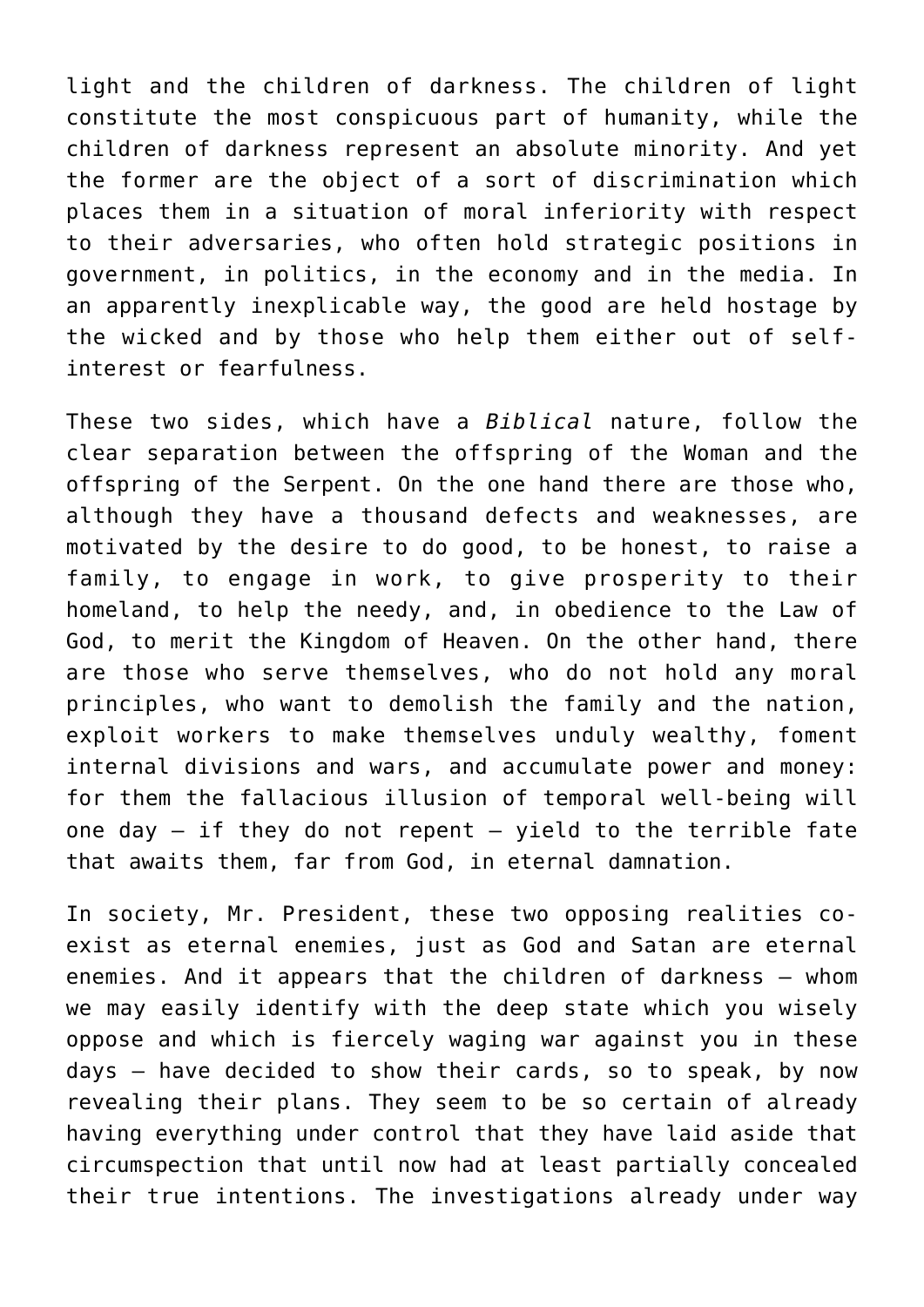will reveal the true responsibility of those who managed the Covid emergency not only in the area of health care but also in politics, the economy, and the media. We will probably find that in this colossal operation of social engineering there are people who have decided the fate of humanity, arrogating to themselves the right to act against the will of citizens and their representatives in the governments of nations.

We will also discover that the riots in these days were provoked by those who, seeing that the virus is inevitably fading and that the social alarm of the pandemic is waning, necessarily have had to provoke civil disturbances, because they would be followed by repression which, although legitimate, could be condemned as an unjustified aggression against the population. The same thing is also happening in Europe, in perfect synchrony. It is quite clear that the use of street protests is instrumental to the purposes of those who would like to see someone elected in the upcoming presidential elections who embodies the goals of the *deep state* and who expresses those goals faithfully and with conviction. It will not be surprising if, in a few months, we learn once again that hidden behind these acts of vandalism and violence there are those who hope to profit from the dissolution of the social order so as to build a world without freedom: *Solve et Coagula*, as the Masonic adage teaches.

Although it may seem disconcerting, the opposing alignments I have described are also found in religious circles. There are faithful Shepherds who care for the flock of Christ, but there are also mercenary infidels who seek to scatter the flock and hand the sheep over to be devoured by ravenous wolves. It is not surprising that these mercenaries are allies of the children of darkness and hate the children of light: just as there is a *deep state*, there is also a *deep church* that betrays its duties and forswears its proper commitments before God. Thus the *Invisible Enemy*, whom good rulers fight against in public affairs, is also fought against by good shepherds in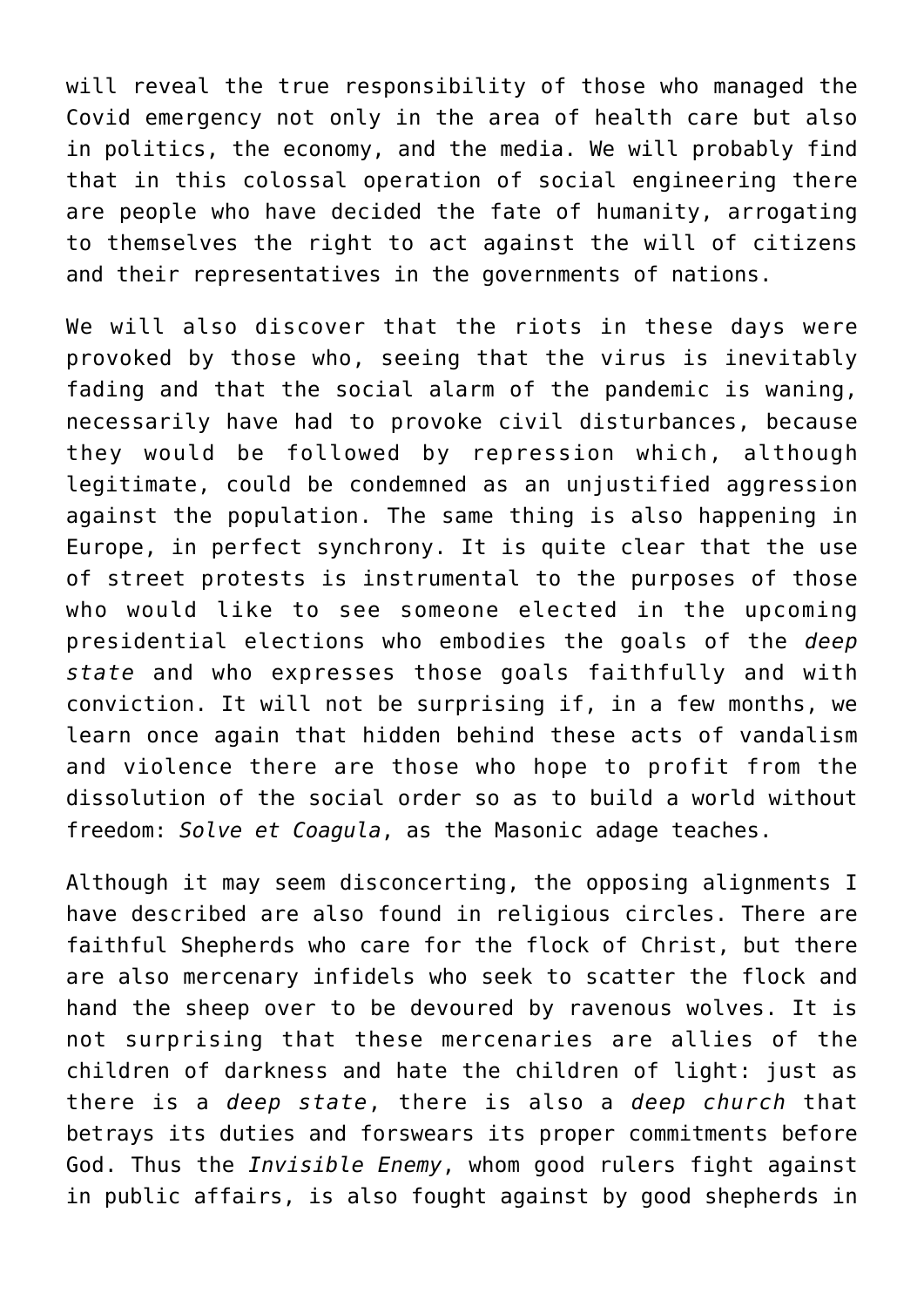the ecclesiastical sphere. It is a spiritual battle, which I spoke about in my recent *Appeal* which was published on May 8.

For the first time, the United States has in you a President who courageously defends the right to life, who is not ashamed to denounce the persecution of Christians throughout the world, who speaks of Jesus Christ and the right of citizens to freedom of worship. Your participation in the *March for Life*, and more recently your proclamation of the month of April as *National Child Abuse Prevention Month*, are actions that confirm which side you wish to fight on. And I dare to believe that both of us are on the same side in this battle, albeit with different weapons.

For this reason, I believe that the attack to which you were subjected after your visit to the National Shrine of Saint John Paul II is part of the orchestrated media *narrative* which seeks not to fight racism and bring social order, but to aggravate dispositions; not to bring justice, but to legitimize violence and crime; not to serve the truth, but to favor one political faction. And it is disconcerting that there are Bishops – such as those whom I recently denounced – who, by their words, prove that they are aligned on the opposing side. They are subservient to the *deep state*, to globalism, to aligned thought, to the New World Order which they invoke ever more frequently in the name of a *universal brotherhood* which has nothing Christian about it, but which evokes the Masonic ideals of those want to dominate the world by driving God out of the courts, out of schools, out of families, and perhaps even out of churches.

The American people are mature and have now understood how much the mainstream media does not want to spread the truth but seeks to silence and distort it, spreading the lie that is useful for the purposes of their masters. However, it is important that the good – who are the majority – wake up from their sluggishness and do not accept being deceived by a minority of dishonest people with unavowable purposes. It is